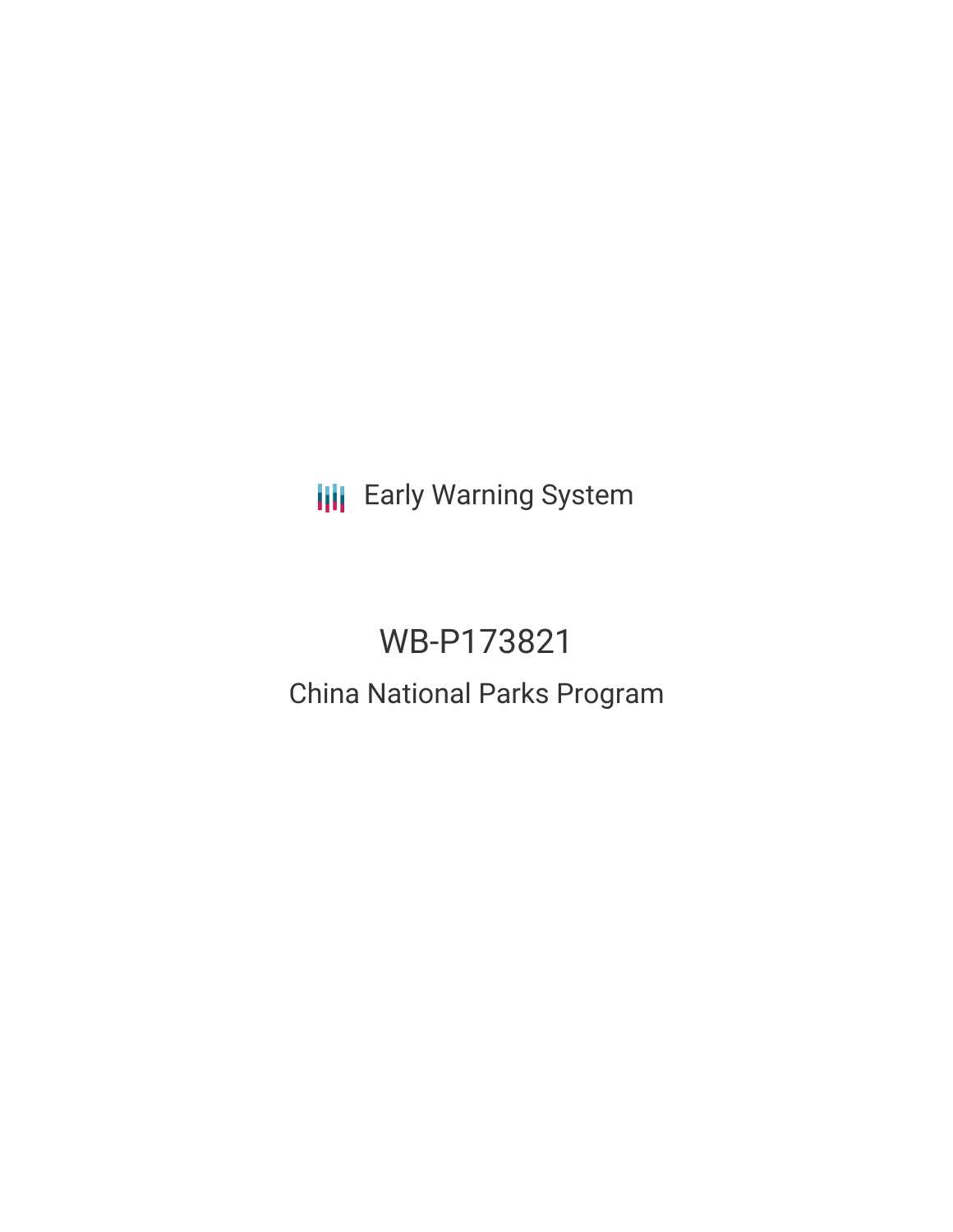

## **Quick Facts**

| <b>Countries</b>              | China                                        |
|-------------------------------|----------------------------------------------|
| <b>Financial Institutions</b> | World Bank (WB)                              |
| <b>Status</b>                 | Proposed                                     |
| <b>Bank Risk Rating</b>       |                                              |
| <b>Borrower</b>               | Government of the People's Republic of China |
| <b>Sectors</b>                | Construction                                 |
| <b>Investment Type(s)</b>     | Loan                                         |
| <b>Loan Amount (USD)</b>      | \$200,00 million                             |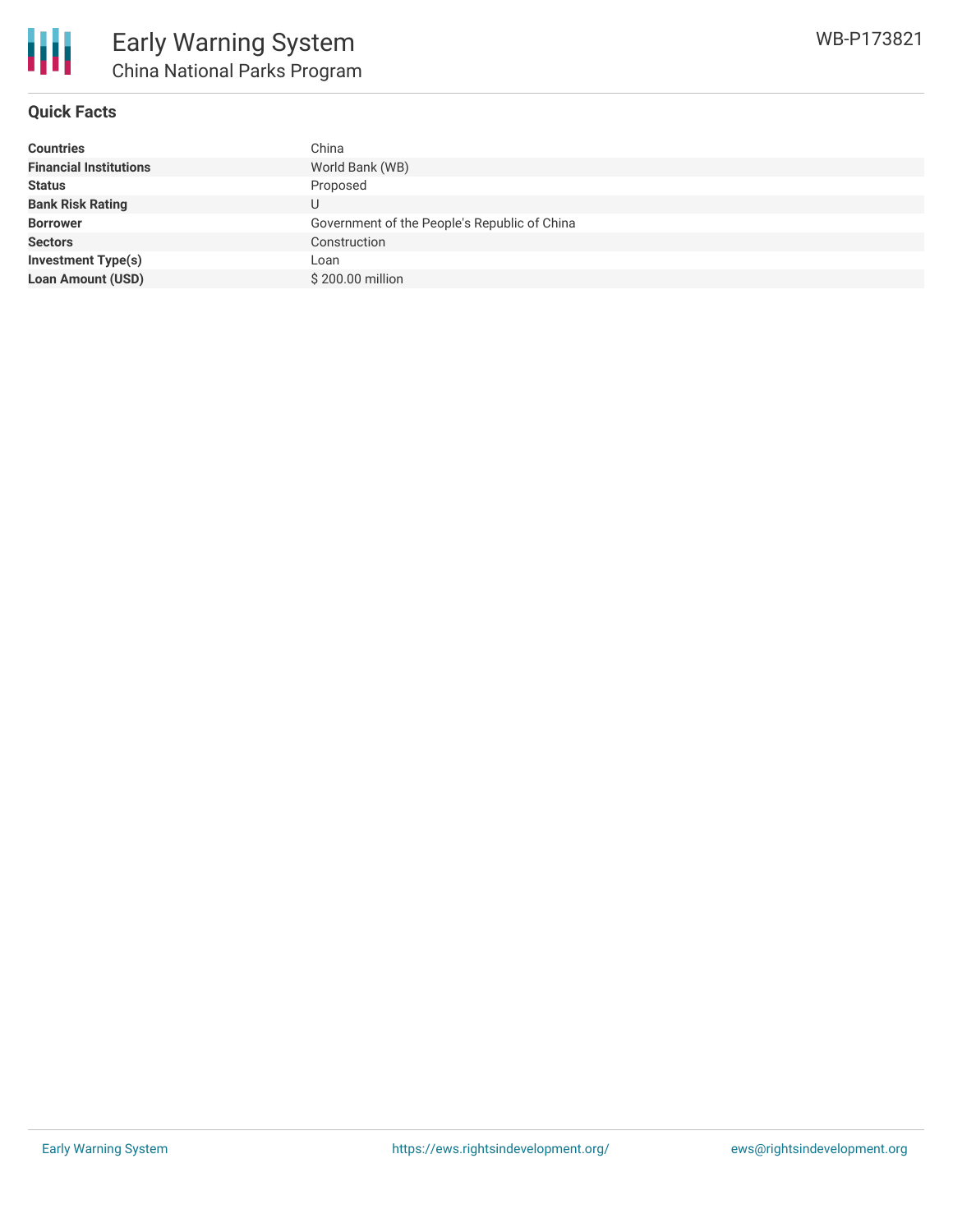

## **Project Description**

According to the bank website, the objective of this project is to strengthen policies and institutional transformation of China's National Park system and improve ecosystem and biodiversity conservation at the landscape level.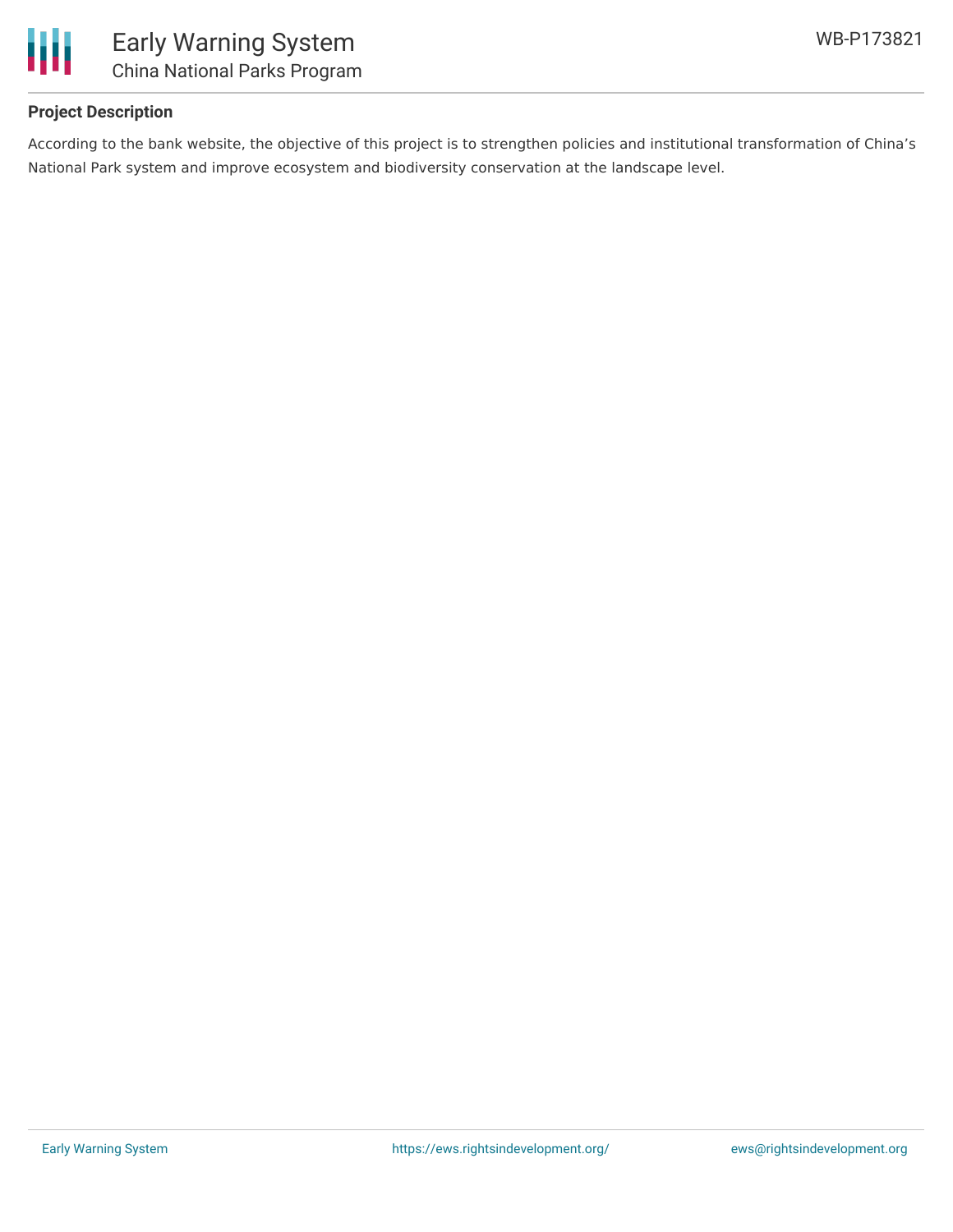#### **Investment Description**

World Bank (WB)